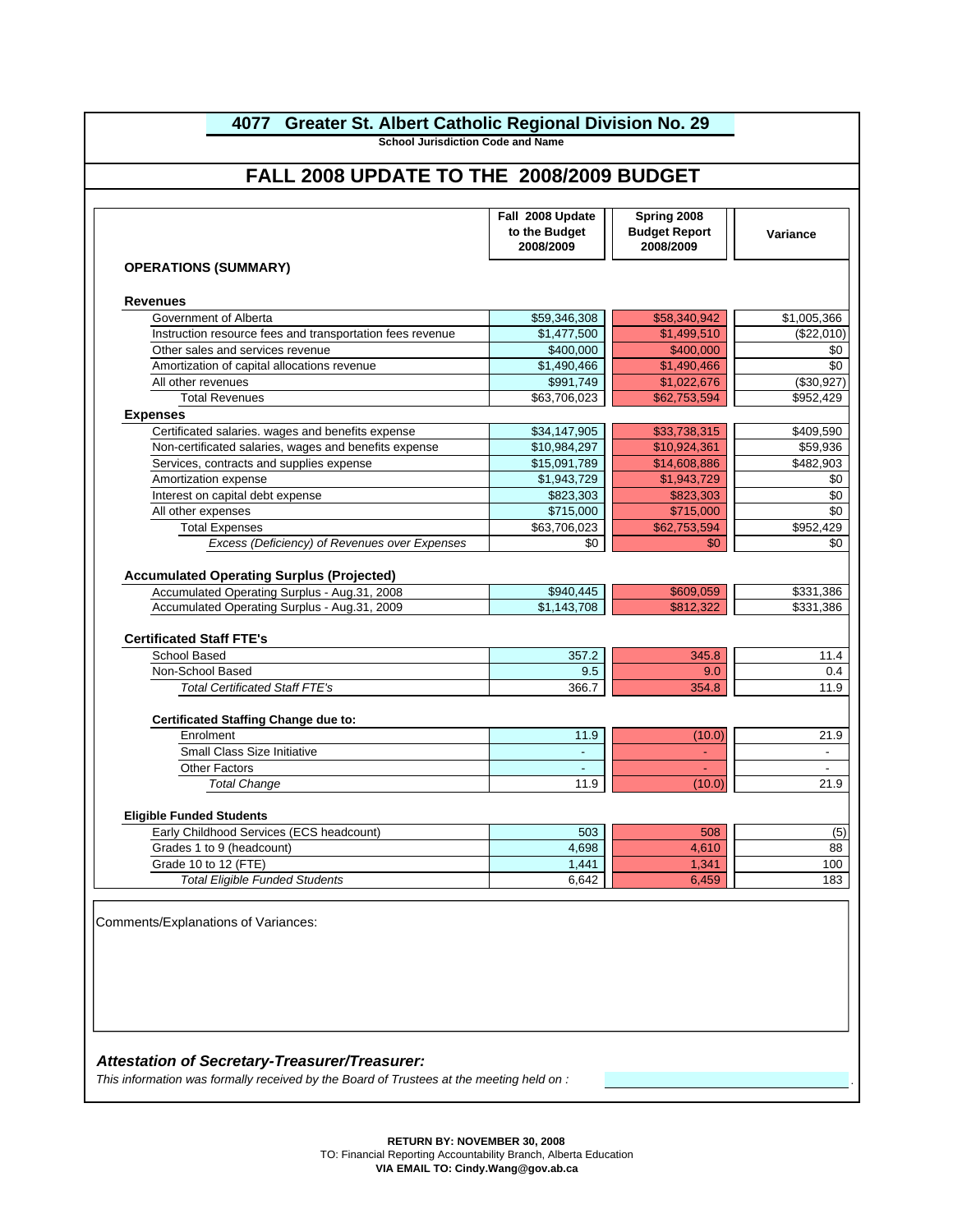# **BUDGET FOR THE YEAR ENDING AUGUST 31, 2009 REPORT**

**[School Act, Sections 147(2)(b) and 276]**

Greater St. Albert Catholic Regional Division No. 29

**Legal Name of School Jurisdiction**

(780) 459-7711 and (780) 458-3213

**Telephone and Fax Numbers**

| <b>BOARD CHAIRMAN</b>                                                                              |           |
|----------------------------------------------------------------------------------------------------|-----------|
| Mr. Dave Caron                                                                                     |           |
| <b>Name</b>                                                                                        | Signature |
| <b>SUPERINTENDENT</b>                                                                              |           |
| Mr. Jerry Zimmer                                                                                   |           |
| Name                                                                                               | Signature |
| <b>SECRETARY TREASURER</b>                                                                         |           |
| Mrs. Maria Stevens                                                                                 |           |
| <b>Name</b>                                                                                        | Signature |
| Certified a true and correct summary of the year's budget approved by the Board of Trustees at its |           |
| June 16, 2008<br>meeting held                                                                      |           |

c.c.Alberta Education c/o Cindy Jarry, Financial Reporting & Accountability Branch 8th Floor Commerce Place, 10155-102 Street, Edmonton AB T5J 4L5 E-MAIL: Cindy.Jarry@gov.ab.ca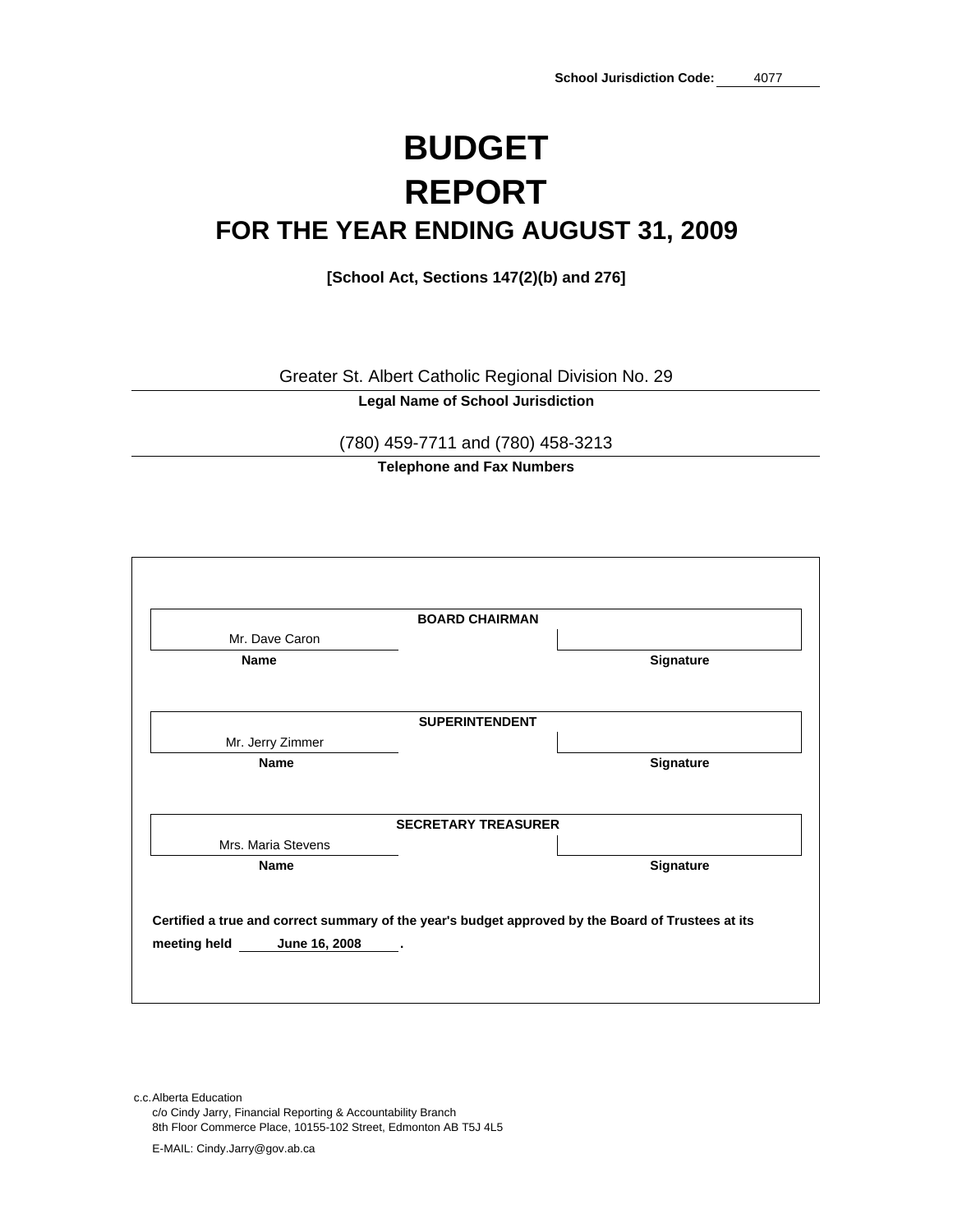| <b>BUDGETED STATEMENT OF REVENUES AND EXPENSES</b>               |  |
|------------------------------------------------------------------|--|
| <b>BUDGETED ALLOCATION OF REVENUES AND EXPENSES (BY PROGRAM)</b> |  |
| <b>PROJECTED STATEMENT OF CHANGES IN NET ASSETS (SUMMARY)</b>    |  |
| <b>PROJECTED STUDENT STATISTICS</b>                              |  |
| <b>PROJECTED STAFFING STATISTICS</b>                             |  |
| <b>PROJECTED CLASS SIZE AVERAGES</b>                             |  |
|                                                                  |  |

olor coded

blue cells: require the input of data/descriptors wherever applicable. Grey cells: data not applicable - protected salmon cells: contain referenced juris. information - protected white cells: within text boxes REQUIRE the input of points and data.

### **HIGHLIGHTS, PLANS, ASSUMPTIONS AND RISKS SUMMARY- 2008/2009 BUDGET REPORT**

Education Plan. At a minimum, they disclose key budget assumptions, financial & business risks, and specific strategies explaining how this budget will support the jurisdiction's plans. Following are bulleted points presented to the Board and approved as underlying the budget. These key points and assumptions used in development of the budget take into consideration the economic environment of the jurisdiction, focus on anticipated changes from current year, and are realistic and consistent with the three year

### *Budget Highlights & Assumptions:*

- A decrease of 194 students is estimated based on enrolment information at June 5, 2008.

- Budget prepared using funding rates established by Alberta Education for the 2008-2009 school year.

- The overall funding increase netted against the estimated enrolment decline for Greater St. Albert Catholic Regional Division No. 29 is 2.96%.

- The certificated average salary estimated for 2008-2009 is 5.94% which includes grid movement.

*Significant Business and Financial Risks:*

### *Specific Strategies to Reduce Class Size Averages:*

(If your jurisdiction has not met the ACOL guidelines at a particular grade grouping, what does this budget contain to address this circumstance?) ACOL Grade Grouping Met / Not Met Specific class size average reduction strategies  $K$  to  $3$ 

In order to balance its budget, the Board of Trustees for Greater St. Albert Catholic Regional Division No. 29 has directed its class size standard for the 2008-2009 school year to be the same as it was for the 2007-2008 school year, that is, Kindergarten-Grade 3: 20; Grades 4-6: 24; Grades 7-9: 26; and Grades 10-12: 28. The actual average class size in all subjects for the 2007-2008 school year was Kindergarten-Grade 3: 19.7; Grades 4-6: 22.8; Grades 7-9: 24.8; and Grades 10-12: 23.6. It is anticipated that the Division will meet those averages again in the 2008-2009 school year.

The Board is not able to meet the provincial class size guidelines for three main reasons. First, the 2008-2009 revenues for the Division are projected to increase by 3.1 % over the 2008-2009 school year, due in large part to declining enrolment. Secondly, the average teacher cost in 2008-2009 is projected to increase by 5.94%. Thirdly, to sustain inclusive education for all of its students, the expenditures of the Division for special needs programming are projected to increase by approximately 40% in 2008-2009. In this regard, the certificated teaching staff, approximately 12.0 FTE, who are employed as Learning Services Facilitators are not counted in the class size average, along with the 80 plus teacher assistants.

 $4$  to  $6$ 7 to 9: 10 to 12:

Staff statistics - Greater St. Albert Catholic Regional Divison No. 29 is predicting a decline of 194 students, it is estimated at this point in time that there will be a reduction of 10 certificated staff . To sustain inclusive education for all students an increase in support staff specifically teacher assistants has been included in the 2008-2009 budget.

**CSI Staff Statistics-** Greater St. Albert Catholic Regional Division No. 29 hired in the 2004/2005 school approximately 17 fte for the purpose of reducing class size and hired an additional 8 fte in the 2005-2006 school for a total of 25. Tracking did not continue specifically for class size initiative, but rather the concern was whether targets were met or not. During the 2006-2007 school Greater St. Albert Catholic Regional Division No. 29 was repaying an AOD and was pardoned from reaching the targets., although targers were met except K-3. Currently for 2007-2008 and projected for 2008-2009, Greater St. Albert Catholic Regional Division No 29 is achieving the targets in Grades 4-6, Grades 7-9, and Grades 10-12. The explantion for not meeting the CSI standard in K-3 is above.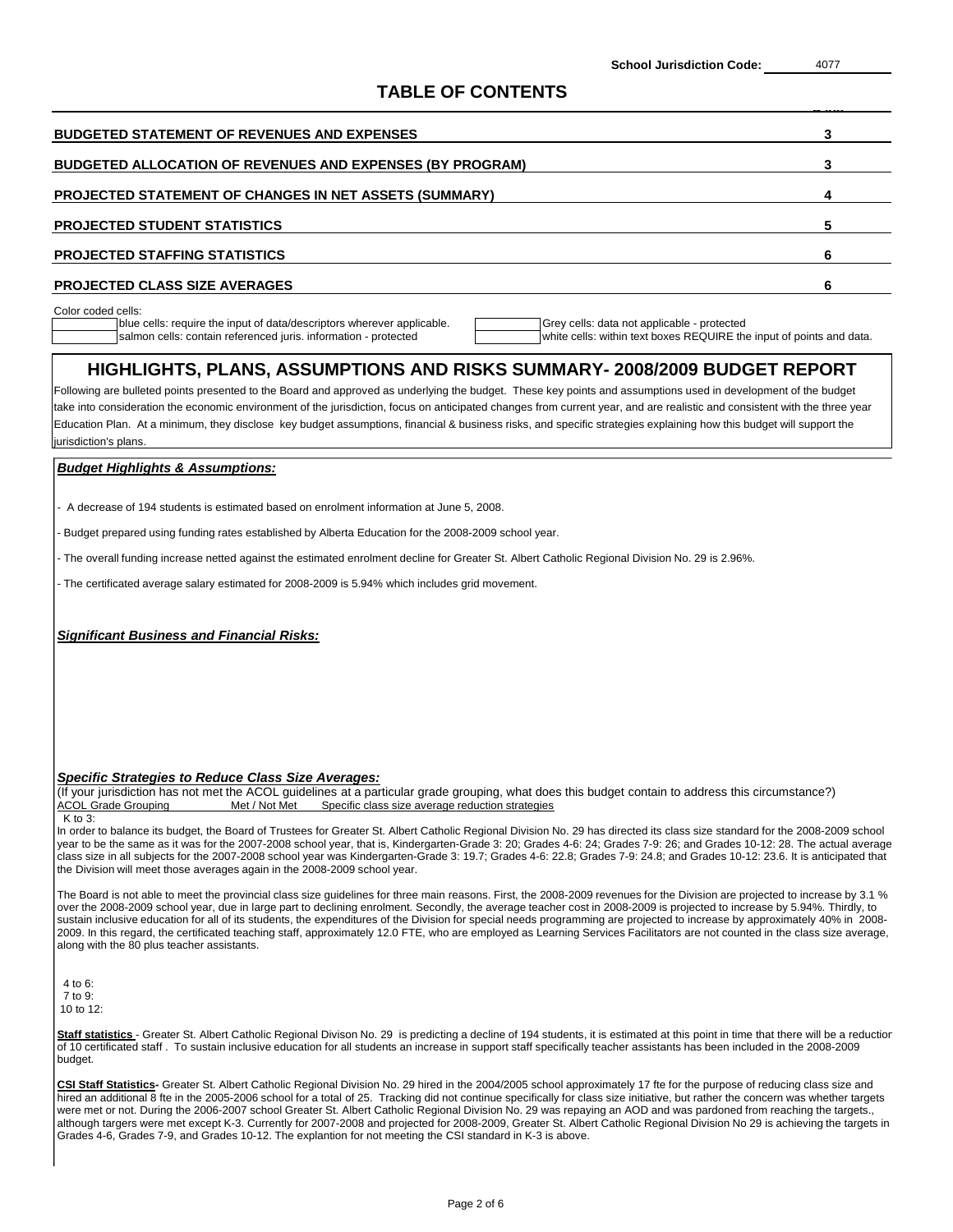#### **for the Year Ending August 31 BUDGETED STATEMENT OF REVENUES AND EXPENSES**

|                                                                    | Approved<br><b>Budget</b><br>2008/2009 | <b>Final Approved</b><br><b>Budget</b><br>2007/2008 | <b>Actual</b><br>2006/2007 |  |
|--------------------------------------------------------------------|----------------------------------------|-----------------------------------------------------|----------------------------|--|
| <b>REVENUES</b>                                                    |                                        |                                                     |                            |  |
| <b>Government of Alberta</b>                                       | \$58,340,942                           | \$56,690,031                                        | \$56,530,422               |  |
| <b>Federal Government and/or First Nations</b>                     | \$116,776                              | \$127,572                                           | \$309,488                  |  |
| Other Alberta school authorities                                   | \$0                                    | \$0                                                 | \$228,419                  |  |
| Out of province authorities                                        | \$30,900                               | \$151,591                                           | \$22,000                   |  |
| Alberta Municipalities-special tax levies                          | \$0                                    | \$0                                                 | \$2,708                    |  |
| <b>Instruction resource fees</b>                                   | \$1,000,000                            | \$1,193,550                                         | \$1,109,815                |  |
| <b>Transportation fees</b>                                         | \$499,510                              | \$499,510                                           | \$380,309                  |  |
| Other sales and services                                           | \$400,000                              | \$400,000                                           | \$413,646                  |  |
| <b>Investment income</b>                                           | \$175,000                              | \$100,000                                           | \$155,000                  |  |
| <b>Gifts and donations</b>                                         | \$0                                    | \$0                                                 | \$0                        |  |
| <b>Rentals of facilities</b>                                       | \$0                                    | \$0                                                 | \$0                        |  |
| Net school generated funds                                         | \$700,000                              | \$700,000                                           | \$697,106                  |  |
| Gains on disposal of capital assets                                | \$0                                    | \$0                                                 | \$0                        |  |
| Amortization of capital allocations                                | \$1,490,466                            | \$1,490,466                                         | \$1,499,083                |  |
| <b>TOTAL REVENUES</b>                                              | \$62,753,594                           | \$61,352,720                                        | \$61,347,996               |  |
| <b>EXPENSES</b>                                                    |                                        |                                                     |                            |  |
| <b>Certificated salaries</b>                                       | \$29,588,873                           | \$29,240,742                                        | \$29,501,640               |  |
| <b>Certificated benefits</b>                                       | \$4,149,442                            | \$4.093.704                                         | \$3,566,366                |  |
| Non-certificated salaries and wages                                | \$8,403,356                            | \$7,769,325                                         | \$7,425,972                |  |
| <b>Non-certificated benefits</b>                                   | \$2,521,005                            | \$2.330.798                                         | \$2,094,867                |  |
| Services, contracts and supplies                                   | \$14,608,886                           | \$14,791,238                                        | \$13,454,258               |  |
| Net school generated funds                                         | \$700,000                              | \$700,000                                           | \$697,106                  |  |
| <b>Capital and debt services</b><br>Amortization of capital assets |                                        |                                                     |                            |  |
| supported                                                          | \$1,490,466                            | \$1,490,466                                         | \$1,499,083                |  |
| unsupported                                                        | \$453,263                              | \$0                                                 | \$482,838                  |  |
| Interest on capital debt                                           |                                        |                                                     |                            |  |
| supported                                                          | \$823,303                              | \$936.447                                           | \$986.936                  |  |
| unsupported                                                        | \$0                                    | \$0                                                 | \$7,078                    |  |
| Other interest charges                                             | \$15,000                               | \$0                                                 | \$14,379                   |  |
| Losses on disposal of capital assets                               | \$0                                    | \$0                                                 | \$0                        |  |
| <b>TOTAL EXPENSES</b>                                              | \$62,753,594                           | \$61,352,720                                        | \$59,730,523               |  |
|                                                                    |                                        |                                                     |                            |  |
| <b>EXCESS (DEFICIENCY) OF REVENUES OVER EXPENSES</b>               | \$0                                    | \$0                                                 | \$1,617,473                |  |

# **BUDGETED ALLOCATION OF REVENUES AND EXPENSES (BY PROGRAM)**

|                                                                      | Approved<br><b>Budget</b><br>2008/2009 | <b>Final Approved</b><br><b>Budget</b><br>2007/2008 | Actual<br>2006/2007 |
|----------------------------------------------------------------------|----------------------------------------|-----------------------------------------------------|---------------------|
| <b>REVENUES</b>                                                      |                                        |                                                     |                     |
| <b>ECS</b> - Grade 12 Instruction                                    | \$49,082,619                           | \$48,085,897                                        | \$46,868,684        |
| <b>Operations &amp; Maintenance of Schools and Maintenance Shops</b> | \$8,150,711                            | \$8,159,898                                         | \$9,447,310         |
| <b>Transportation</b>                                                | \$2,663,645                            | \$2,541,925                                         | \$2,461,969         |
| <b>Board &amp; System Administration</b>                             | \$2,456,619                            | \$2,165,000                                         | \$2,234,361         |
| <b>External Services</b>                                             | \$400,000                              | \$400,000                                           | \$335,672           |
| <b>TOTAL REVENUES</b>                                                | \$62,753,594                           | \$61,352,720                                        | \$61,347,996        |
| <b>EXPENSES</b>                                                      |                                        |                                                     |                     |
| <b>ECS</b> - Grade 12 Instruction                                    | \$49,082,619                           | \$48,085,897                                        | \$45,810,054        |
| <b>Operations &amp; Maintenance of Schools and Maintenance Shops</b> | \$8,150,711                            | \$8,159,898                                         | \$9,109,531         |
| <b>Transportation</b>                                                | \$2,663,645                            | \$2,541,925                                         | \$2,372,443         |
| <b>Board &amp; System Administration</b>                             | \$2,456,619                            | \$2,165,000                                         | \$2,102,823         |
| <b>External Services</b>                                             | \$400,000                              | \$400,000                                           | \$335,672           |
| <b>TOTAL EXPENSES</b>                                                | \$62,753,594                           | \$61,352,720                                        | \$59,730,523        |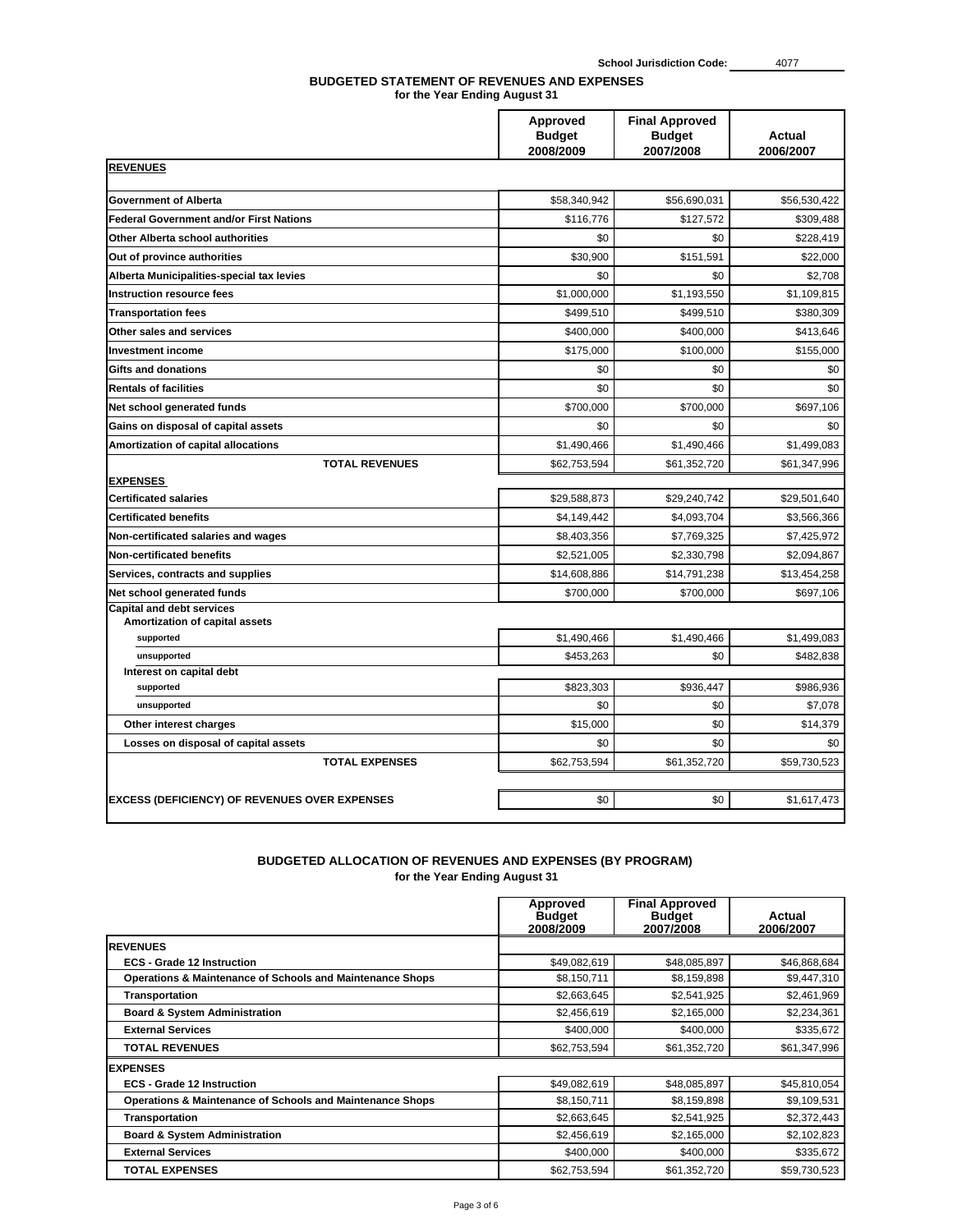### **PROJECTED STATEMENT OF CHANGES IN NET ASSETS (SUMMARY) FOR THE YEAR ENDING AUGUST 31**

|                                                         | (1)                            | (2)                             | (3)                                    | (4)                 | (5)                                               | (6)                               |  |
|---------------------------------------------------------|--------------------------------|---------------------------------|----------------------------------------|---------------------|---------------------------------------------------|-----------------------------------|--|
|                                                         | <b>TOTAL</b>                   | <b>INVESTMENT IN</b>            | <b>ACCUMULATED</b><br><b>OPERATING</b> | <b>UNRESTRICTED</b> | <b>INTERNALLY RESTRICTED</b><br><b>NET ASSETS</b> |                                   |  |
|                                                         | <b>NET ASSETS</b><br>$(2+3+6)$ | <b>CAPITAL</b><br><b>ASSETS</b> | <b>SURPLUS</b><br>$(4+5)$              | <b>NET ASSETS</b>   | <b>OPERATING</b><br><b>RESERVES</b>               | <b>CAPITAL</b><br><b>RESERVES</b> |  |
| Actual balances per AFS at August 31, 2007              | \$6,231,918                    | \$5,240,714                     | \$478,970                              | \$478,970           | \$0                                               | \$512,234                         |  |
| 2007/2008 Estimated impact to net assets for:           |                                |                                 |                                        |                     |                                                   |                                   |  |
| Estimated surplus(deficit)                              | \$0                            |                                 |                                        | \$0                 |                                                   |                                   |  |
| Estimated Board funded capital asset additions          |                                | \$265,174                       |                                        | (\$265, 174)        | \$0                                               | \$0                               |  |
| Estimated Amortization of capital assets (expense)      |                                | (\$1,932,346)                   |                                        | \$1,932,346         |                                                   |                                   |  |
| Estimated Amortization of capital allocations (revenue) |                                | \$1,499,083                     |                                        | (\$1,499,083)       |                                                   |                                   |  |
| Estimated Unsupported debt principal repayment          |                                | \$38,000                        |                                        | (\$38,000)          |                                                   |                                   |  |
| Estimated Net reserve transfers                         |                                |                                 |                                        | \$0                 | \$0                                               | \$0                               |  |
| Estimated Assumptions/Transfers of Operations           | \$0                            | \$0                             | \$0                                    | \$0                 | \$0                                               | \$0                               |  |
| <b>Estimated Balances for August 31, 2008</b>           | \$6,231,918                    | \$5,110,625                     | \$609,059                              | \$609,059           | \$0                                               | \$512,234                         |  |
| 2008/2009 Budget Projections for:                       |                                |                                 |                                        |                     |                                                   |                                   |  |
| Budgeted surplus(deficit)                               | \$0                            |                                 |                                        | \$0                 |                                                   |                                   |  |
| Projected Board funded capital asset additions          |                                | \$250,000                       |                                        | (\$250,000)         | \$0                                               | \$0                               |  |
| Budgeted Amortization of capital assets (expense)       |                                | (\$1,943,729)                   |                                        | \$1,943,729         |                                                   |                                   |  |
| Budgeted Amortization of capital allocations (revenue)  |                                | \$1,490,466                     |                                        | (\$1,490,466)       |                                                   |                                   |  |
| Budgeted Unsupported debt principal repayment           |                                | \$0                             |                                        | \$0                 |                                                   |                                   |  |
| Projected Net reserve transfers                         |                                |                                 |                                        | \$0                 | \$0                                               | \$0                               |  |
| Projected Assumptions/Transfers of Operations           | \$0                            | \$0                             | \$0                                    | \$0                 | \$0                                               | \$0                               |  |
| Projected Balances for August 31, 2009                  | \$6,231,918                    | \$4,907,362                     | \$812,322                              | \$812,322           | \$0                                               | \$512,234                         |  |

### **ANTICIPATED CHANGES IN NET ASSETS SUMMARY- 2008/2009 BUDGET REPORT**

Following are bulleted points explaining the anticipated changes to Unrestricted Net Assets, Investment in Capital Assets, Operating Reserves and Capital Reserves for

2007/2008 and 2008/2009 and breaking down the planned additions to unsupported capital.

Planned additions to unsupported capital.

- 3 MFAB's or multi-functional activity busses -\$200,000 approximately \$67,000/each

- Computer labs - \$50,000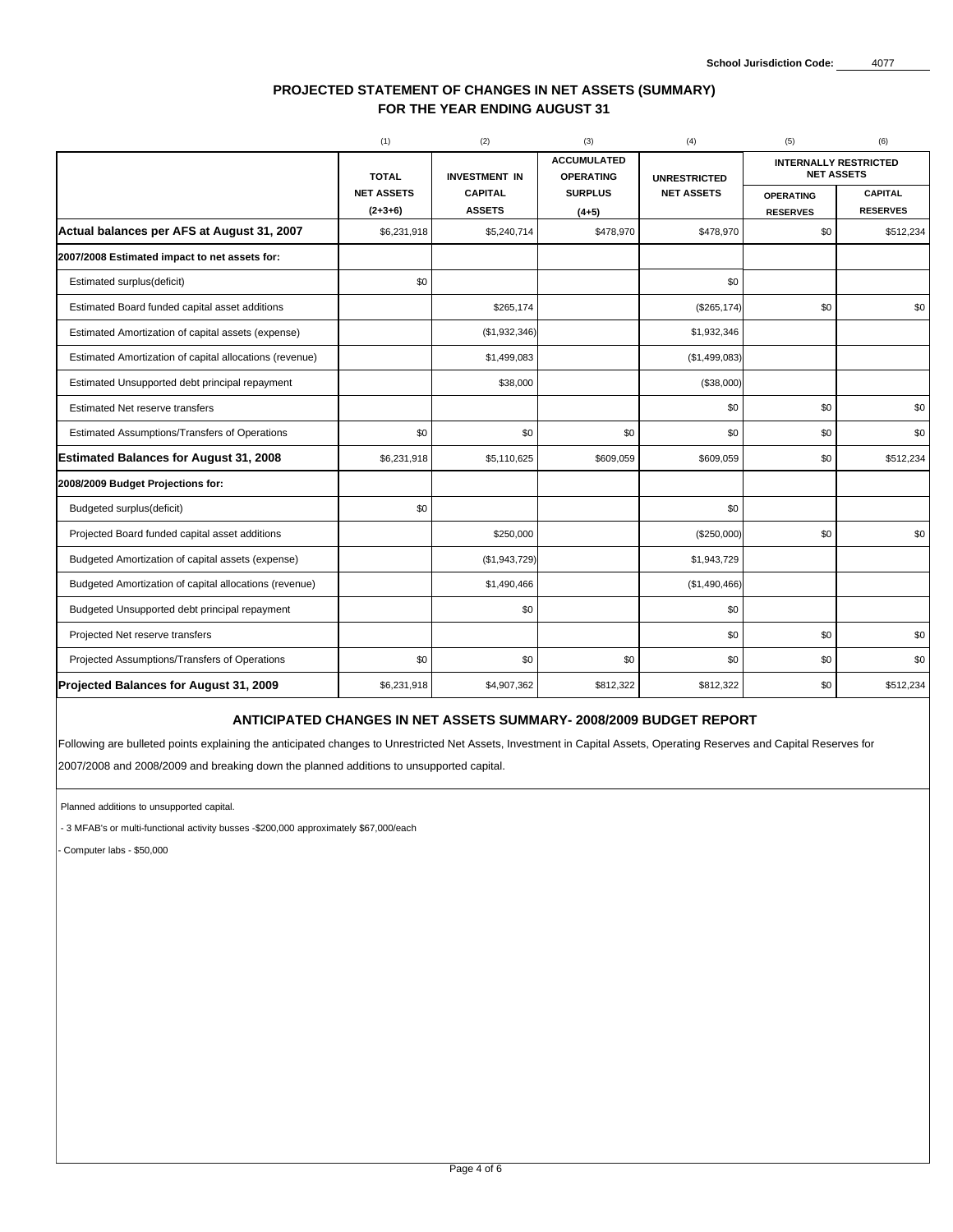### **PROJECTED STUDENT STATISTICS FULL TIME EQUIVALENT (FTE) ENROLLED STUDENTS**

|                                                                                                                                                                                                                                                                                                                                                                                                                                                                                                                                                                                                                                                                                                            | <b>Budgeted</b><br>(Note 2) | Actual<br>2008/2009 2007/2008 2006/2007 | Actual | <b>Notes</b>                                                                                          |  |  |
|------------------------------------------------------------------------------------------------------------------------------------------------------------------------------------------------------------------------------------------------------------------------------------------------------------------------------------------------------------------------------------------------------------------------------------------------------------------------------------------------------------------------------------------------------------------------------------------------------------------------------------------------------------------------------------------------------------|-----------------------------|-----------------------------------------|--------|-------------------------------------------------------------------------------------------------------|--|--|
|                                                                                                                                                                                                                                                                                                                                                                                                                                                                                                                                                                                                                                                                                                            |                             |                                         |        |                                                                                                       |  |  |
| <b>IGRADES 1 TO 12</b>                                                                                                                                                                                                                                                                                                                                                                                                                                                                                                                                                                                                                                                                                     |                             |                                         |        |                                                                                                       |  |  |
| <b>Eligible Funded Students:</b>                                                                                                                                                                                                                                                                                                                                                                                                                                                                                                                                                                                                                                                                           |                             |                                         |        |                                                                                                       |  |  |
| Grades 1 to 9                                                                                                                                                                                                                                                                                                                                                                                                                                                                                                                                                                                                                                                                                              | 4,610                       | 4,725                                   | 5,268  | Head count                                                                                            |  |  |
| Grades 10 to 12                                                                                                                                                                                                                                                                                                                                                                                                                                                                                                                                                                                                                                                                                            | 1,341                       | 1,789                                   | 1,485  | Note 3                                                                                                |  |  |
| Total                                                                                                                                                                                                                                                                                                                                                                                                                                                                                                                                                                                                                                                                                                      | 5,951                       | 6,514                                   | 6,753  | Grades 1-12 students eligible for base instruction funding from Alberta Education.                    |  |  |
| <b>Other Students:</b>                                                                                                                                                                                                                                                                                                                                                                                                                                                                                                                                                                                                                                                                                     |                             |                                         |        |                                                                                                       |  |  |
| Total                                                                                                                                                                                                                                                                                                                                                                                                                                                                                                                                                                                                                                                                                                      | 19                          | 19                                      |        | 25 Note 4                                                                                             |  |  |
|                                                                                                                                                                                                                                                                                                                                                                                                                                                                                                                                                                                                                                                                                                            |                             |                                         |        |                                                                                                       |  |  |
| <b>Total Net Enrolled Students</b>                                                                                                                                                                                                                                                                                                                                                                                                                                                                                                                                                                                                                                                                         | 5,970                       | 6,533                                   | 6,778  |                                                                                                       |  |  |
| Home Ed and Blended Program Students                                                                                                                                                                                                                                                                                                                                                                                                                                                                                                                                                                                                                                                                       | 12                          | 12                                      | 16     | Note 5                                                                                                |  |  |
| <b>Total Enrolled Students, Grades 1-12</b>                                                                                                                                                                                                                                                                                                                                                                                                                                                                                                                                                                                                                                                                | 5,982                       | 6,545                                   | 6,794  |                                                                                                       |  |  |
| Of the Eligible Funded Students:                                                                                                                                                                                                                                                                                                                                                                                                                                                                                                                                                                                                                                                                           |                             |                                         |        |                                                                                                       |  |  |
| Severely Disabled Students served                                                                                                                                                                                                                                                                                                                                                                                                                                                                                                                                                                                                                                                                          | 165                         | 176                                     |        | 158 Total eligible funded severely disabled student FTEs; including Code 40s (excluding Code 47s).    |  |  |
|                                                                                                                                                                                                                                                                                                                                                                                                                                                                                                                                                                                                                                                                                                            |                             |                                         |        |                                                                                                       |  |  |
| <b>EARLY CHILDHOOD SERVICES (ECS)</b>                                                                                                                                                                                                                                                                                                                                                                                                                                                                                                                                                                                                                                                                      |                             |                                         |        |                                                                                                       |  |  |
| <b>Eligible Funded Children</b>                                                                                                                                                                                                                                                                                                                                                                                                                                                                                                                                                                                                                                                                            | 508                         | 538                                     | 504    | ECS children eligible for ECS base instruction funding from Alberta Education.                        |  |  |
| Other children                                                                                                                                                                                                                                                                                                                                                                                                                                                                                                                                                                                                                                                                                             |                             |                                         |        | ECS children not eligible for ECS base instruction funding from Alberta Education.                    |  |  |
| <b>Total Enrolled Children - ECS</b>                                                                                                                                                                                                                                                                                                                                                                                                                                                                                                                                                                                                                                                                       | 508                         | 538                                     | 504    |                                                                                                       |  |  |
| <b>Program Hours</b>                                                                                                                                                                                                                                                                                                                                                                                                                                                                                                                                                                                                                                                                                       | 475                         | 475                                     |        | 475 Minimum: 475 Hours                                                                                |  |  |
| <b>FTE Ratio</b>                                                                                                                                                                                                                                                                                                                                                                                                                                                                                                                                                                                                                                                                                           | 0.500                       | 0.500                                   |        | 0.500 Actual hours divided by 950                                                                     |  |  |
| <b>FTE's Enrolled, ECS</b>                                                                                                                                                                                                                                                                                                                                                                                                                                                                                                                                                                                                                                                                                 | 254                         | 269                                     | 252    |                                                                                                       |  |  |
| Of the Eligible Funded Children:                                                                                                                                                                                                                                                                                                                                                                                                                                                                                                                                                                                                                                                                           |                             |                                         |        |                                                                                                       |  |  |
| Severely Disabled Children served                                                                                                                                                                                                                                                                                                                                                                                                                                                                                                                                                                                                                                                                          | 70                          | 86                                      |        | 73 Total eligible funded severely disabled children FTEs, including Code 40 children in program units |  |  |
|                                                                                                                                                                                                                                                                                                                                                                                                                                                                                                                                                                                                                                                                                                            |                             |                                         |        |                                                                                                       |  |  |
| <b>NOTES</b><br>1) Enrolment is to be completed WHEREVER APPLICABLE and are 'as at September 30th' for each year.<br>[2) Budgeted enrolment is to be based on best information available at time of this 2008/2009 budget report preparation.<br>[3) The # of FTE grade 10-12 students is determined by taking the total # of students' credits / 35; where 35 CEU's = 1 FTE.<br>4) Other Grade 1-12 students that are not eligible for base instruction funding from Alberta Education include First Nations students living on reserves for which tuition fee payments<br>are made from Band or INAC (Code 330), students younger than 5 1/2 or older than 19, and out-of-province and foreign students. |                             |                                         |        |                                                                                                       |  |  |
| Because they are funded separately, Home Education students are not included with total net enrolled students. In the blended program, funding per student is pro-rated on the<br>I5)<br>percentage of the student's program which is taken at school and at home; home education students are assigned a weighting of 0.25 FTE for base funding.                                                                                                                                                                                                                                                                                                                                                          |                             |                                         |        |                                                                                                       |  |  |